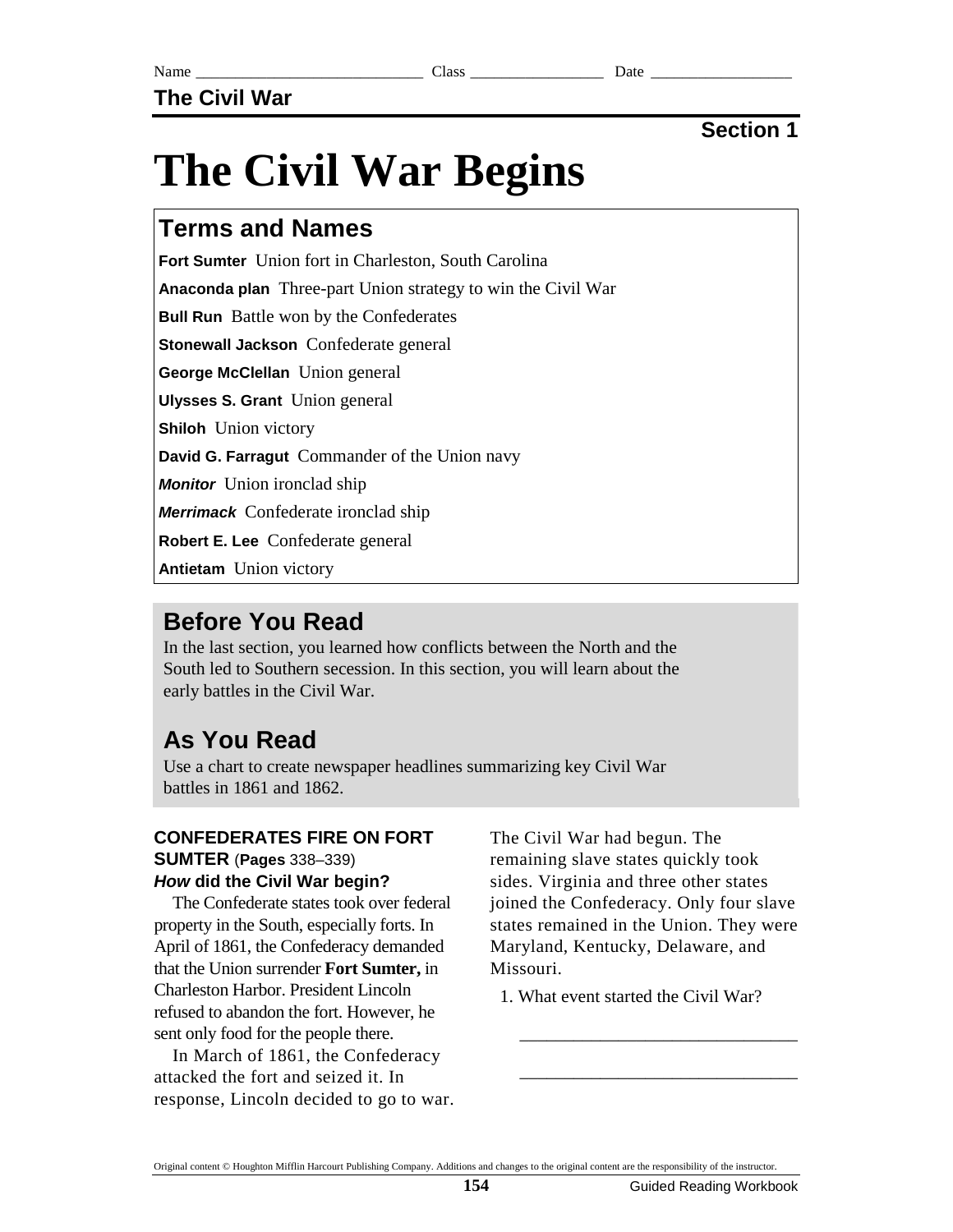#### **AMERICANS EXPECT A SHORT**

#### **WAR** (**Pages** 340–342) **What was the first battle of the Civil War?**

Northerners and Confederates alike expected a short glorious war. Both sides felt that right was on their side and were convinced that their opponents would go down easily to defeat.

In reality, the North had many advantages over the South. It had more people, more factories, more food production, and better railroads. It also had a skilled leader—Lincoln.

The South's advantages included better generals and soldiers eager to defend their way of life. Also, the North would have to conquer Southern territory to win.

The North had a three-part plan for victory: 1) to blockade Southern ports in order to keep out supplies; 2) to split the Confederacy in two at the Mississippi; 3) to capture the Confederate capital of Richmond, Virginia. This plan was called the **Anaconda plan,** after a snake that suffocates its victims by squeezing them.

The Confederates won the first battle of the war, **Bull Run,** just 25 miles from Washington, D.C. The winning Southern general was **Stonewall Jackson.** He earned his nickname because he stood as firm as a stone wall in battle.

2. Who won the battle at Bull Run?

\_\_\_\_\_\_\_\_\_\_\_\_\_\_\_\_\_\_\_\_\_\_\_\_\_\_\_\_\_\_

\_\_\_\_\_\_\_\_\_\_\_\_\_\_\_\_\_\_\_\_\_\_\_\_\_\_\_\_\_\_

**UNION ARMIES IN THE WEST; A REVOLUTION IN WARFARE** 

(**Pages** 342–344)

**Who led Union forces in the West?** 

Lincoln appointed General **George McClellan** to lead the Union army in the East. In the meantime, Union forces in the West began their fight to control the Mississippi.

In 1862, a Union army led by General **Ulysses S. Grant** captured two Confederate forts in Tennessee. Both sides suffered terrible losses in the Union victory at **Shiloh.**

Grant pushed on toward the Mississippi River. Meanwhile, a Union fleet approached the river's mouth in Louisiana. The navy, under the command of **David C. Farragut,** captured the port of New Orleans.

New weapons changed warfare. The ironclad ships *Monitor* and *Merrimack* made all wooden warships obsolete. New rifles made military trenches necessary in battle.

 3. Which side won most of the battles for control of the Mississippi River region?

\_\_\_\_\_\_\_\_\_\_\_\_\_\_\_\_\_\_\_\_\_\_\_\_\_\_\_\_\_\_\_

\_\_\_\_\_\_\_\_\_\_\_\_\_\_\_\_\_\_\_\_\_\_\_\_\_\_\_\_\_\_\_

### **THE WAR FOR THE CAPITALS**  (**Pages** 344–345)

#### **Who won the battle of Antietam?**

In 1862, the Union army in the East marched toward Richmond, Virginia—the Confederate capital. Confederate General **Robert E. Lee** successfully defended the capital. He forced the Union army to retreat. Lee then began marching his troops toward Washington, D.C.

In August, Lee's troops won a resounding victory at the second Battle of Bull Run. A few days later, they crossed the Potomac River into the Union State of Maryland. At this point McClellan had a tremendous stroke of luck. His troops found a plan that revealed that Lee's and Stonewall Jackson's armies were temporarily separated. McClellan decided to go after Lee.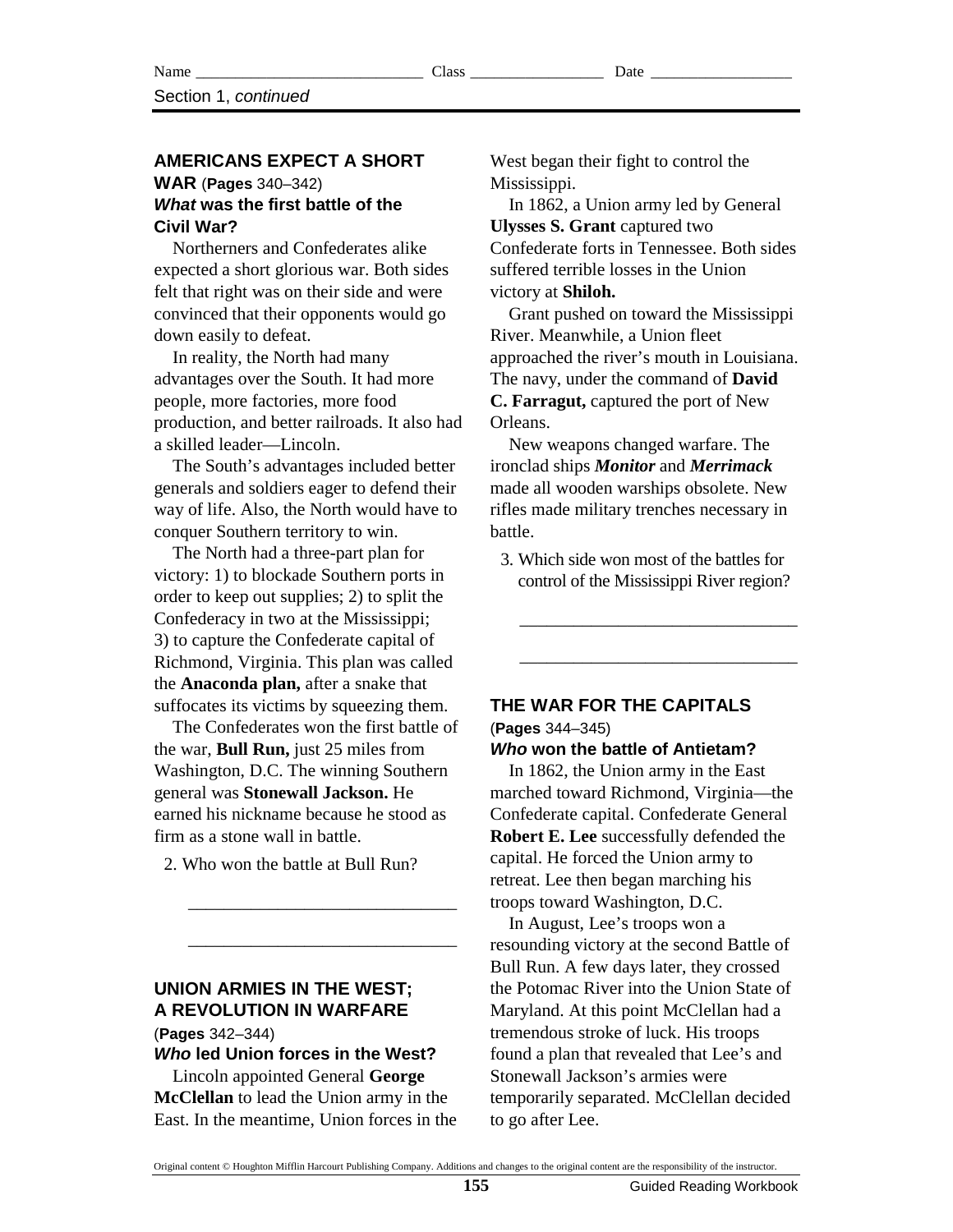| NL<br>√ame<br>__     | Class<br>____________<br>_________ | Jate<br>_____________________ |
|----------------------|------------------------------------|-------------------------------|
| Section<br>continued |                                    |                               |

Union forces met Lee's army at **Antietam,** Maryland. It was the bloodiest clash of the war. This time, Lee was forced to retreat. Union troops did not chase Lee back into Virginia. If they had, they might have won the war then and there. Lincoln fired McClellan in November 1862.

 4. How did General Lee have mixed success in the East?

\_\_\_\_\_\_\_\_\_\_\_\_\_\_\_\_\_\_\_\_\_\_\_\_\_\_\_\_\_\_\_

\_\_\_\_\_\_\_\_\_\_\_\_\_\_\_\_\_\_\_\_\_\_\_\_\_\_\_\_\_\_\_

Original content © Houghton Mifflin Harcourt Publishing Company. Additions and changes to the original content are the responsibility of the instructor.